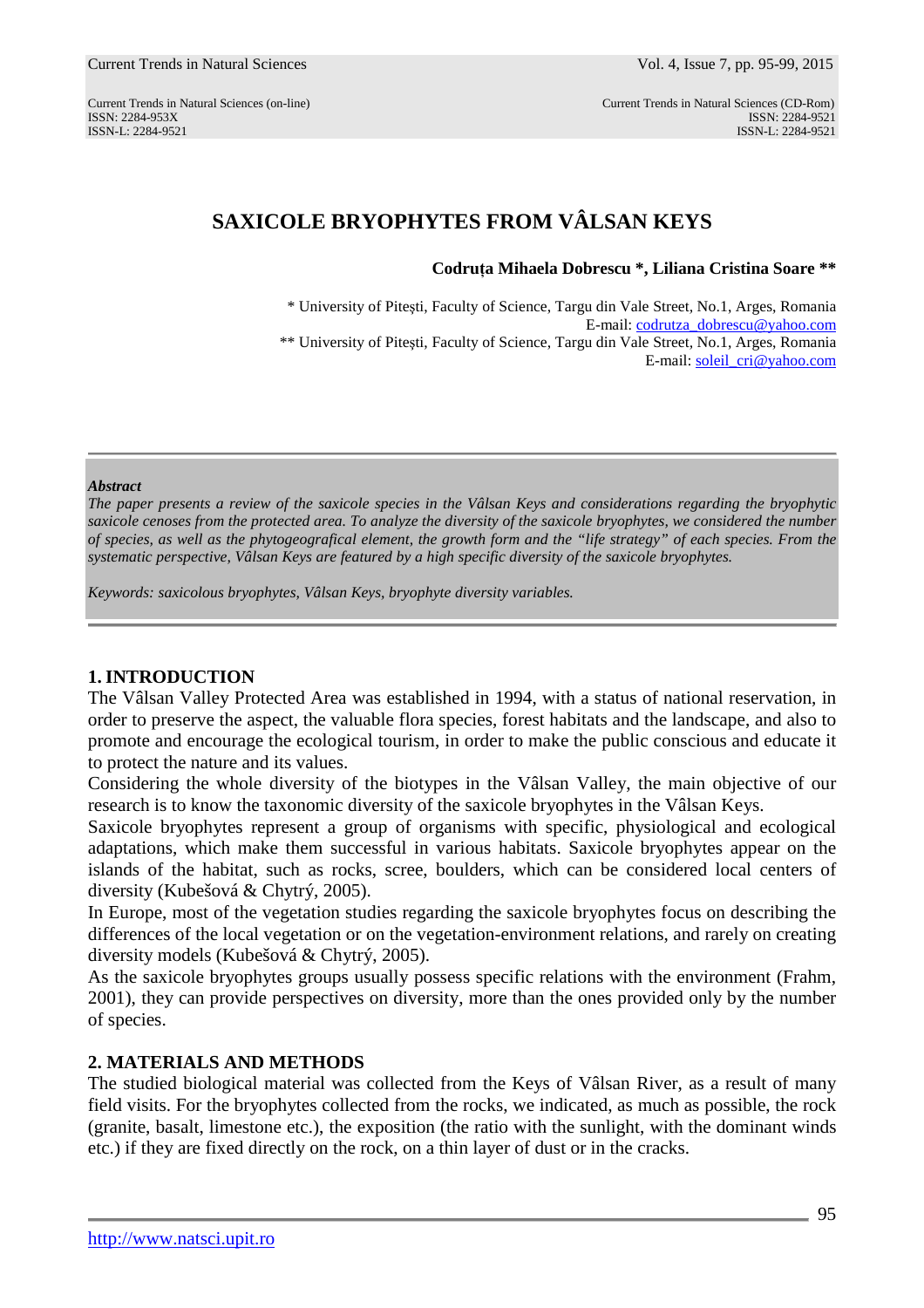To analyze the diversity of the saxicole bryophytes, we considered the number of species, and also the phytogeographic element, the growth form and the "life strategy" of every species.

For each species, we verified the sozologic status:  $VR - \text{very rare species}, RS - \text{rare species}, SS - \text{arc species}, SS - \text{arc species}, SS - \text{arc species}, SS - \text{arc species}, SS - \text{arc species}, SS - \text{arc species}, SS - \text{arc species}, SS - \text{arc species}, SS - \text{arc species}, SS - \text{arc species}, SS - \text{arc species}, SS - \text{arc species}, SS - \text{arc species}, SS - \text{arc species}, SS - \text{arc species}, SS - \text{arc species}, SS - \text{arc species}, SS - \text{arc species}, SS - \text{arc$ sporadic species (Dihoru, 1994).

The nomenclature of the species was actualized after Schumacker Váňa (2000, 2005) for the representative of the Marchantiophyta class and after Hill et al. (2006) for the representatives of the Musci (Bryophyta) class.

### **3. RESULTS AND DISCUSSIONS**

In the researched area, we analyzed and identified a number of 70 taxons, 7 from Marchantiophyta (Hepaticae class) and 63 from Bryophyta (Musci class), belonging to 56 types: 7 hepaticae and 49 musci.

The list of the identified species: *Conocephalum conicum* (L.) Dumort. (Figure 1), *Preissia quadrata* (Scop.) Nees., *Aneura pinguis* (L.) Dumort., *Metzgeria furcata* (L.) Dumort. (*Jungermannia furcata* L., *Metzgeria glabra* Raddi), *Plagiochila porelloides* (Torrey ex Nees) Lindenb., *Scapania nemorea* (L.) Grölle, *Lejeunea cavifolia* (Ehrh.) Lindb., *Sphagnum angustifolium* (C.E.O. Jensen ex Russow.) C.E.O. Jensen **SS**, *Sphagnum squarrosum* Crome, *Sphagnum capillifolium* (Ehrh.) Hedw., *Sphagnum girgensohnii* Russow, *Sphagnum quinquefarium* (Braithw.) Warnst., *Pogonatum urnigerum* (Hedw.) P. Beauv., *Polytrichastrum alpinum* (Hedw.) G.L.Sm., *Encalypta streptocarpa* Hedw., *Grimmia pulvinata* (Hedw.) Sm., *Grimmia trichophylla* Grev. **RS.** *Racomitrium sudeticum* (Funck.) Bruch & Schimp. **SS,** *Schistidium apocarpum* (Hedw.) Bruch & Schimp., *Blindia acuta* (Hedw.) Bruch & Schimp. **SS,** *Ditrichum flexicaule* (Schwägr.) Hampe, *Cynodontium polycarpon* (Hedw.) Schimp. **SS,** *Dicranoweisia crispula* (Hedw.) Milde **SS**, *Dicranella crispa* (Hedw.) Schimp. **VR,** *Dicranum scoparium* Hedw. (Figure 2), *Dicranum fuscescens* Sm. (Figure 3), *Paraleucobryum longifolium* (Hedw.) Loeske, *Barbula unguiculata* Hedw., *Bryoerythrophyllum recurvirostrum* ( Hedw.) P.C.Chen, *Didymodon fallax* (Hedw.) R.H.Zander, *Didymodon insulanus* (De Not.) M.O. Hill, *Syntrichia ruralis* (Hedw.) F.Weber & D.Mohr, *Tortula muralis* Hedw., *Orthotrichum anomalum* Hedw., *Hedwigia ciliata* (Hedw.) P. Beauv., *Bartramia halleriana* Hedw., *Bartramia pomiformis* Hedw., *Plagiopus oederianus* (Sw.) H.A.Crum & L.E.Anderson, *Bryum argenteum* Hedw., *Bryum capillare* Hedw., *Bryum pseudotriquetrum* (Hedw.) P.Gaertn. et. al., *Plagiobryum zieri* (Hedw.) Lindb. (Bryum zieri Hedw.) **RS**, *Pohlia elongata* var. *greenii* (Brid.) A.J.Shaw, *Mnium marginatum* (Dicks) P. Beauv. var. marginatum, *Rhizomnium pseudopunctatum* (Bruch.et. Schimp.) T.J.Kop. **SS**, *Rhizomnium punctatum* (Hedw.) T.J.Kop., *Amblystegium serpens* (Hedw.) Schimp., *Campylium stellatum* (Hedw.) Lange & C.E.O., *Cratoneuron commutatum* (Hedw.) Roth, *Cratoneuron filicinum* (Hedw.) Spruce, *Hygrohypnum luridum* (Hedw.) Jenn., *Hygrohypnum duriusculum* (De Not.) D.W. Jamieson **RS**, *Sanionia uncinata* (Hedw.) Loescke, *Rhynchostegium murale* (Hedw.) Schimp., *Oxyrrhynchium schleicheri* (R. Hedw.) Röll, *Brachythecium mildeanum* (Schimp.) Schimp., *Brachythecium rutabulum* (Hedw.) Schimp., *Brachytheciastrum velutinum* (Hedw.) Ignatov & Huttunen, *Homalothecium sericeum* (Hedw.) Schimp., *Campylophyllum halleri* (Hedw.) M. Fleisch. **SS**, *Ctenidium molluscum* (Hedw.) Mitt., *Hypnum bambergeri* Schimp. **SS**, *Hypnum lindbergii* Mitt., *Ptilium crista - castrensis* (Hedw.) De Not. (Figure 4), *Pylaisia polyantha* (Hedw.) Schimp., *Hylocomium splendens* (Hedw.) Schimp., *Rhytidiadelphus triquetrus* (Hedw.) Warnst., *Plagiothecium laetum* Schimp., *Neckera complanata* (Hedw.) Huebener, *Isothecium alopecuroides* (Lam. ex Dubois) Isov..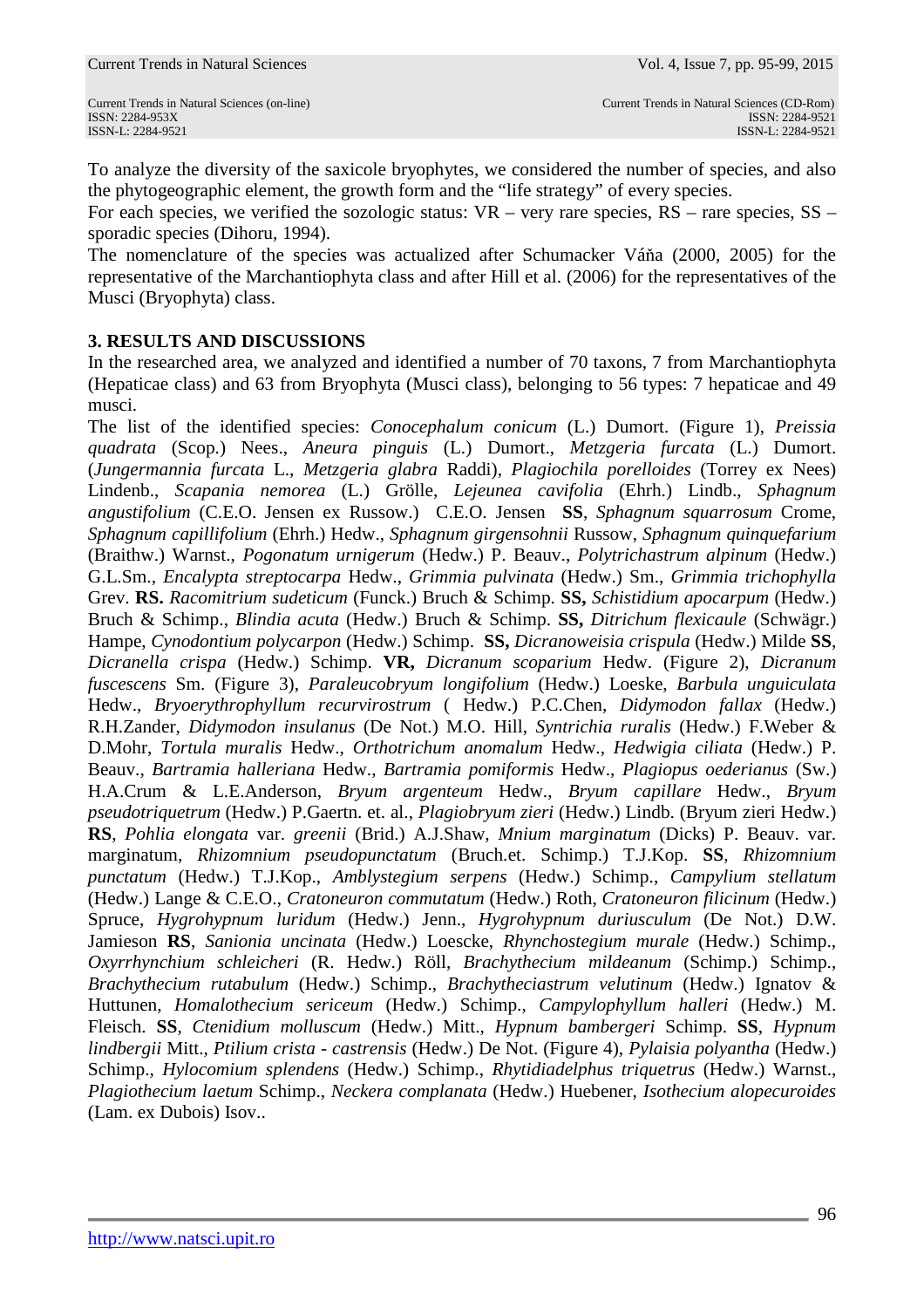Current Trends in Natural Sciences Vol. 4, Issue 7, pp. 95-99, 2015

ISSN: 2284-953XISSN: 2284-9521

Current Trends in Natural Sciences (on-line) Current Trends in Natural Sciences (CD-Rom) ISSN-L: 2284-9521 ISSN-L: 2284-9521

From the perspective of the substrate they were collected from, 48 species prefer a single substrate, 21 species prefer two categories of substrate in the following combinations teri-saxicole or cortisaxicole and one species (*Sanonia uncinata*) was found on three categories of substrate.



**Figure 1.** *Conocephalum conicum* **(L.) Dumort. Figure 2.** *Dicranum scoparium* **Hedw.** 







**1 – 4 (Photo C. Dobrescu)** 

Of the saxicole muscle groups, we frequently meet:

- *1. Syntrichia ruralis, Schistidium apocarpum, Grimmia pulvinata, Pohlia elongata var. greenii, Bryum argenteum;*
- *2. Bartramia halleriana, Dicranum scoparium, Ceratodon purpureus;*
- *3. Hypnum cupressiforme, Plagiothecium cavifolium, Plagiothecium laetum, Brachythecium rivulare, Hylocomium splendens;*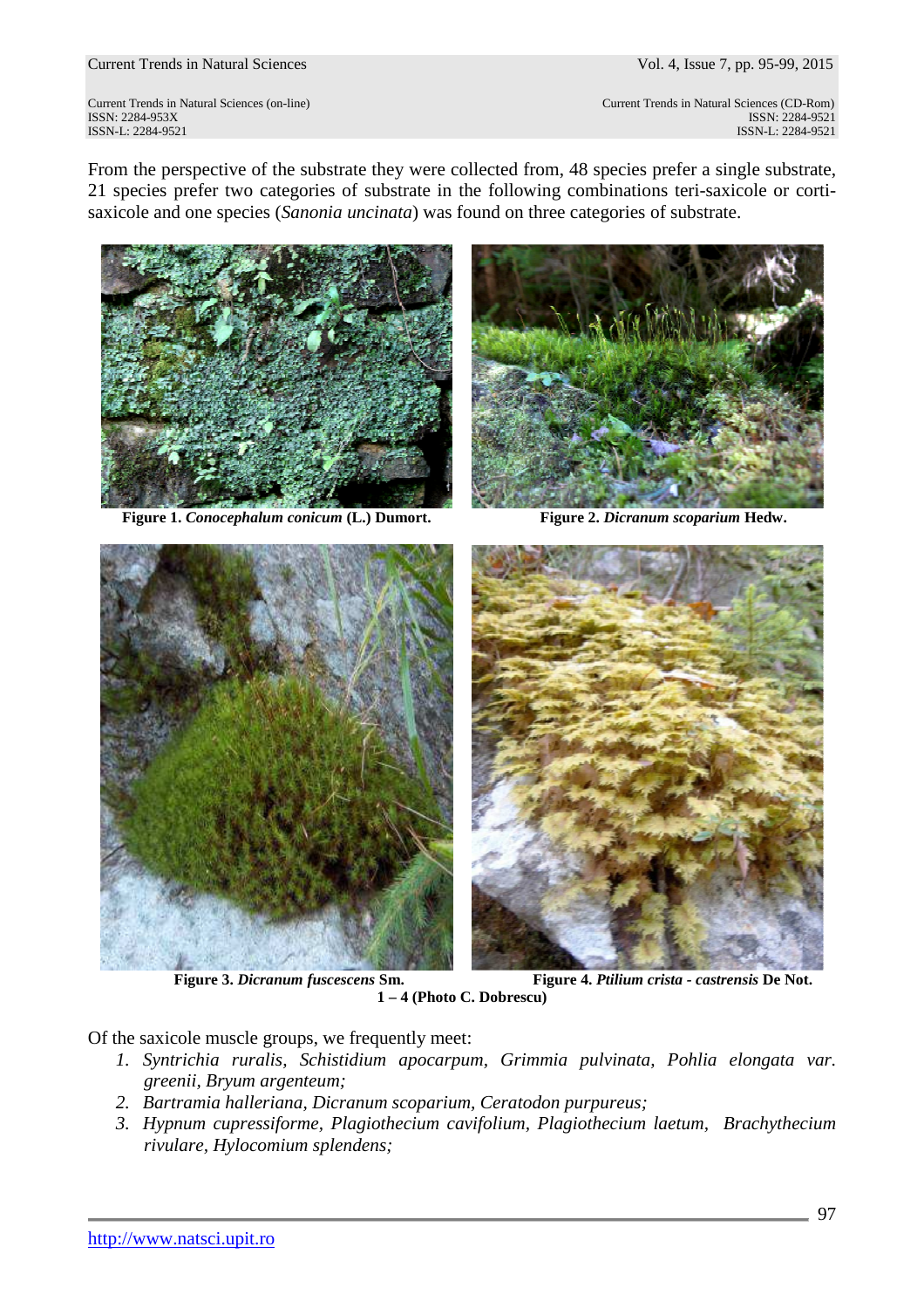- *4. Rhytidiadelphus triquetrus, Plagiochila porelloides, Metzgeria furcata, Lejeunea cavifolia, Scapania nemorea;*
- *5. Bryum pseudotriquetrum, Cratoneuron filicinum, Aneura pinguis, Tortula muralis, Brachythecium rutabulum, Amblystegium serpens, Schistidium apocarpum, Didymodon fallax;*
- *6. Hypnum cupressiforme, Grimmia trichophylla, Hygrohypnum sp.;*
- *7. Hygrohypnum sp., Bryum pseudotriquetrum, Barbula unguiculata, Bryum argenteum, Pohlia elongata var. greenii;*
- *8. Bryum capillare, Ceratodon purpureus, Grimmia pulvinata, Grimmia trichophylla, Schistidium apocarpum, Leucodon sciuroides;*
- *9. Hypnum cupressiforme, Hypnum bambergeri, Hedwigia ciliata, Dicranum scoparium.*

As for the growth forms, small size saxicole acrocarp bryophytes were frequently met on basic rocks (Figure 5), high acrocarp bryophytes were frequent of small, shadowed rocks, while the pleurocarpous mosses occupy large areas on bigger stones (Figure 6).



**Figure 5:** *Saxicolous mosses communities with small acrocarpous bryophytes* **(Photo C. Dobrescu)** 



**Figure 6***: Saxicolous mosses communities with tall acrocarpous and pleurocarpous bryophytes*  **(Photo C. Dobrescu)**